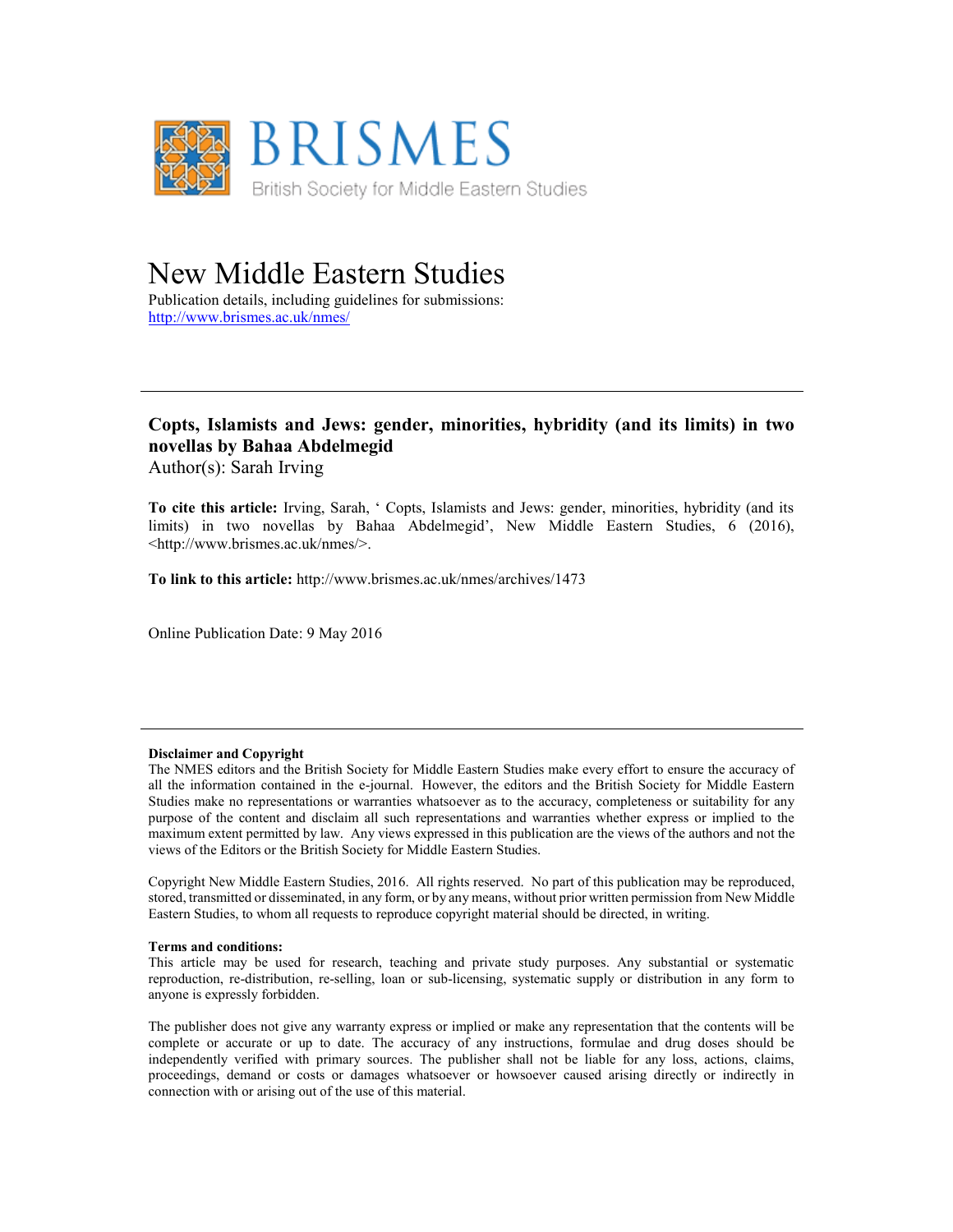# **Copts, Islamists and Jews: gender, minorities, hybridity (and its limits) in two novellas by Bahaa Abdelmegid**

SARAH IRVING\*

 $\overline{a}$ 

**Abstract** *Bahaa Abdelmegid's novellas Saint Theresa and Sleeping with Strangers feature a range of intertwined relations: sexual, commercial, as neighbours, and as colleagues between Jews, Christians and Muslims in Egyptian society since 1967. This paper explores the implications of Abdelmegid's portrayal of Egyptian society, in which he celebrates its internal diversity whilst simultaneously warning of the dangers and disruptions of 'too much' hybridity and of over-familiarity with the 'Other'. I argue that Abdelmegid's Egyptian masculine is fragile, brittle, and under threat from a dissolute West and an extremist and inauthentic Islam. Abdelmegid articulates a modern warning to this frail masculinity, as well as to a more stable and worldly-wise feminine, about the dangers of undisciplined relationships with both Western culture and religious fundamentalism, both of which stray away from a real Egypt he constructs.*

After the fall of Hosni Mubarak and during the brief rise to power of the Muslim Brotherhood, attention focused on Egypt's communal relations. Violence between Muslims and Coptic Christians has been read in the light of resurgent Islamist militancy in the Middle East, or of Western stereotypes about 'ancient religious rivalries'.<sup>1</sup> However, cultural production by Egypt's post-war writers, film-makers and other artists suggests that Egypt's inter-ethnic relations (and the attitudes of Egyptians towards them) are both much more complex and, at times, much richer and more harmonious. This has been reflected in literature,<sup>2</sup> from Naguib Mahfouz's controversial novel *Awlad Haratina* (Children of our Alley/Children of Gebelawi) (1959) to Alaa Al-Aswany's international blockbuster *ʿImarat Yaʿqubyan* (The Yacoubian Building), whilst recently the "sympathetic treatment of Egypt's Jews and its depiction of their fierce anti-Zionism" in the 2015 Ramadan TV serial *Harat al-yahud* (The Jewish Quarter) aroused both criticism and praise.<sup>3</sup> My wider research on representations of amatory encounters between Arab-Jewish and Muslim-Jewish

<sup>\*</sup> Sarah Irving is a Ph.D. candidate in Islamic and Middle Eastern Studies at the University of Edinburgh.

<sup>1</sup> Detailed discussions of place and uses of notions of sectarianism and religion in the Arab Uprisings can be found in Elizabeth Shakman Hurd, "Politics of Sectarianism: Rethinking Religion and Politics in the Middle East". *Middle East Law and Governance* 7 (2015), 61-75 and Mark Farha, "Searching for Sectarianism in the Arab Spring: Colonial Conspiracy or Indigenous Instinct?". *Muslim World*, 106, 1 (January 2016), 8-60. <sup>2</sup> Hilary Kilpatrick, *The Modern Egyptian Novel: A Study in Social Criticism* (London: Ithaca Press, 1974), 181-183.

<sup>3</sup> David Kirkpatrick, 'For Many in Egypt, TV Show's Shocking Twist Is Its Sympathetic Jews', *New York Times* 24<sup>th</sup> June 2015.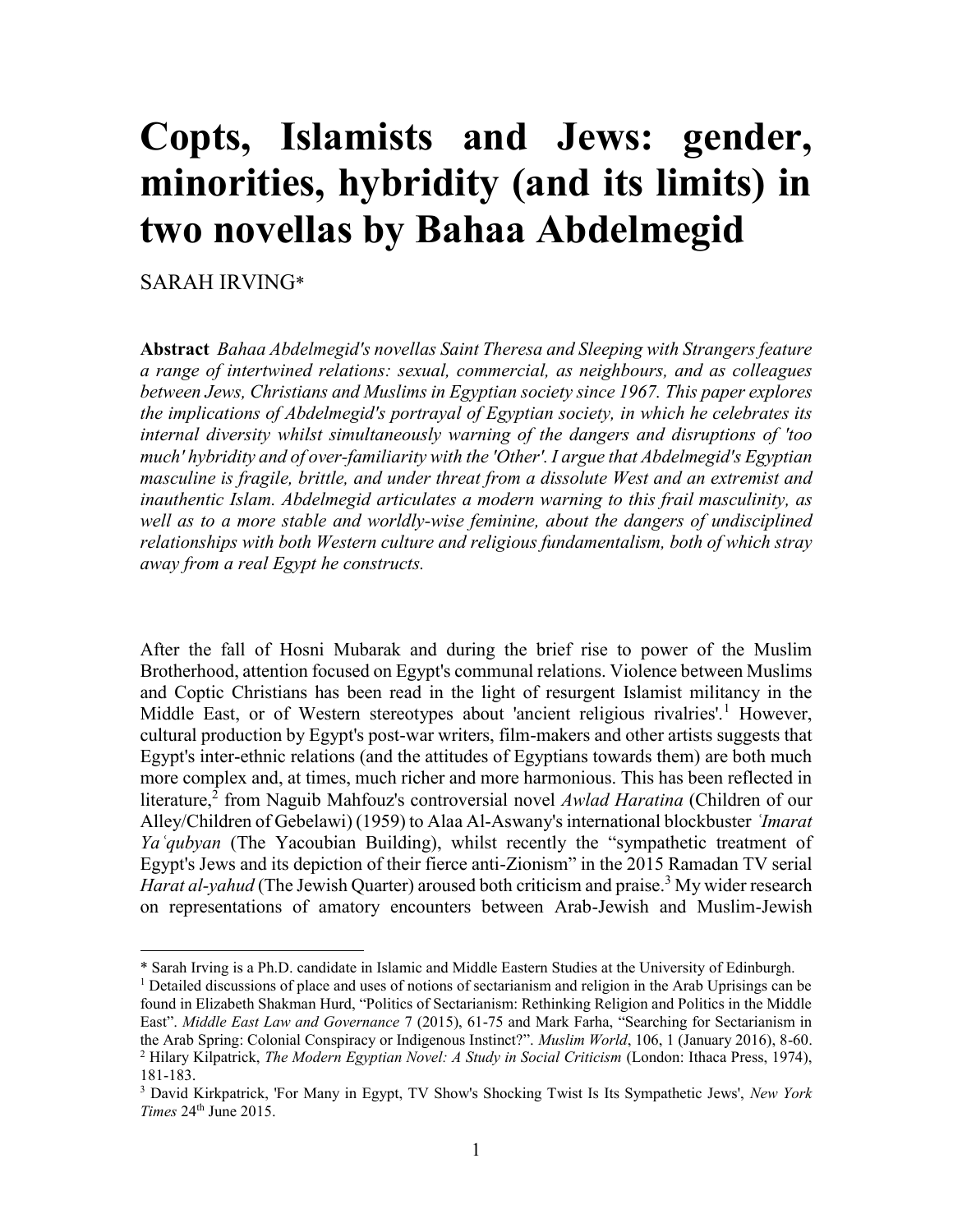characters suggests increasing discussion since the late 1980s of this particular strand of inter-ethnic life,<sup>4</sup> as depicted in novels by authors writing in Arabic or in European languages. This chimes with observations (both academic and popular) that fictional representations of (non-amatory) relations between Muslims and Jews are on the rise, and that this may signal a new point in debates about the place of Jews in the (historical and contemporary) Arab and Muslim worlds.<sup>5</sup>

This article focuses on two novellas, *Sant Tereza* (Saint Theresa), published in 2001, and *Al-nawm ma' al-ghuruba'* (Sleeping with Strangers) from 2005.<sup>6</sup> Their author, Bahaa Abdelmegid, is a lecturer in English literature at Ain Shams University who has written a number of novellas, short stories, and English-language opinion pieces on the Egyptian experience since 2010. Both *Saint Theresa* and *Sleeping with Strangers* depict a variety of amatory encounters – both positive and negative in tone and outcome – between Egyptian and non-Egyptian Muslims, Christians and Jews, in settings of Cairene life from the mid-1960s to around 2000.

This article attempts to tease out some of the key representations in Abdelmegid's novellas of inter-ethnic and inter-faith romance and to explore the meanings and resonances of Abdelmegid's portrayals. Whilst my main focus has been on Muslim-Jewish relationships, in Abdelmegid's work this issue is intimately entwined with a broader discussion of the nature of an 'Egyptianness' which emphatically incorporates Coptic identities whilst offering more tantalising suggestions as to the place of Egypt's Jews. Coptic Egyptians are not 'hybrids' but authentic Egyptians, Abdelmegid seems to assert; by the same logic so are Arab Egyptian Jews. But what are the possibilities for hybridity in Egyptianness, for inclusivity and new Egyptians? As such, I propose a reading of the novellas which, drawing on theories of nostalgia and on feminist scholarship on the meaning and use of gender and sexuality in conditions of conflict, sees Abdelmegid as locating cross-community harmony in an idealised past which is contrasted with and critiques a chaotic and intolerant present.

#### **Inter-ethnic Romances in Egyptian Literature**

 $\overline{a}$ 

There exists a long history of Egyptian fiction and autobiography which uses interpersonal, and especially romantic or sexual relationships as a way of thinking about identity and nationality. Perhaps the most widely-discussed examples are those of writers such as Tawfiq al-Hakim (*Return of the Spirit, A Bird of the East*) and their autobiographical or semi-autobiographical explorations of the relationship between colonised and coloniser through romances between young Egyptian men and Western

<sup>4</sup> I would like to thank Dr Nacim Pak-Shiraz of the University of Edinburgh for her guidance during the dissertation which provided the theoretical background for this paper; participants at the 'Visions of Egypt' conference at the University of Hull who discussed my paper of which this is an expanded and (hopefully) improved version; and Dr Bahaa Abdelmegid for his encouragement to publish this discussion of his work. <sup>5</sup> See, for instance, Arabic Literature (in English) blog, 'Najat Abdulhaq on the Emergence of the 'Arab Jew'

in Contemporary Arabic Literature'. http://arablit.wordpress.com/2014/10/14/najat-abdulhaq-on-theemergence-of-the-arab-jew-in-contemporary-arabic-literature/, accessed October 2014.

<sup>6</sup> In the interests of consistency and comparability, this paper uses Rossetti's translations and transliterations as a source of quotations and transliterations. Bahaa Abdelmegid, *Saint Theresa and Sleeping with Strangers,*  trans. Chip Rossetti. Cairo: University of Cairo Press, 2010.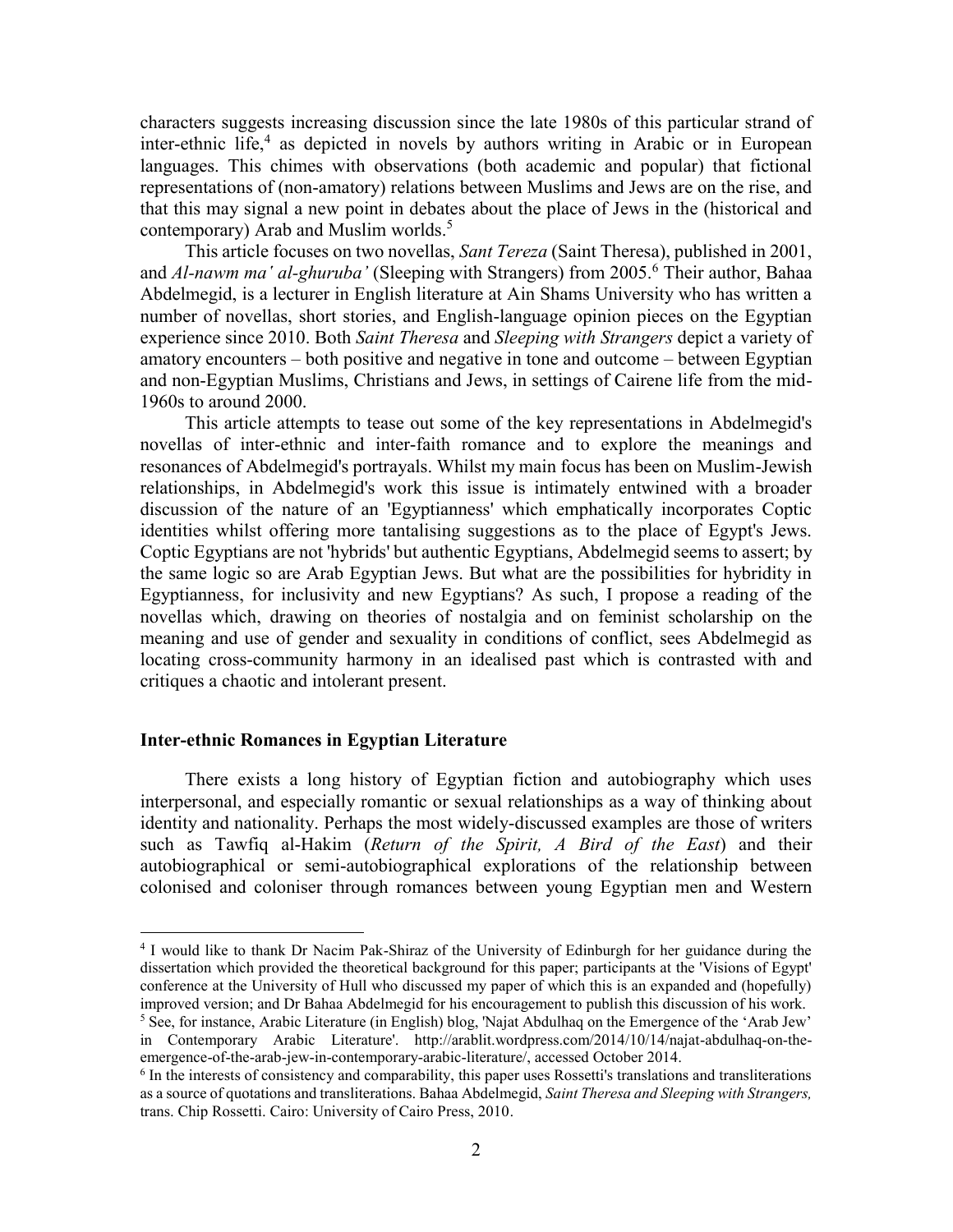women.<sup>7</sup> Early Egyptian novels such as Mohammed Hussein Haykal's *Zaynab* also view the development of core ideas about hegemonic national masculinity through the choices and challenges that their male protagonists – termed '*nahda* heroes' by Hoda Elsadda – face in finding women who fit their often troubled and conflicting standards.<sup>8</sup> In these novels, debates over what it means to be 'Egyptian' often assume there are but two male identities: the secularised, educated Sunni Muslim who agonises over how to find a balance between Western/modern and Egyptian national pride; and the rough, uneducated, yet authentic Muslim fellah.<sup>9</sup> Women, Christians, Jews (even those of Egyptian origin and culture), and non-Sunnis lie outside the standard definition of the national. As Hilary Kilpatrick has pointed out, non-(Sunni)-Muslim characters, especially women, "appear for a special reason". Christian and Jewish women, in particular, exist primarily to give verisimilitude to romantic plot-lines in which it would have been socially impossible to include a respectable Muslim woman.<sup>10</sup> In addition, these examples often take place outside Egypt, or involve romantic interest in a person – usually a woman – who is emphatically *not* Egyptian. They are primarily explorations of the colonial power relationship and of the encounter between the Egyptian and the Other, not debates about definitions of Egyptianness as it applies to different groups within the broader Egyptian nation.

In terms of novels which consider identity and the Other within a single broader category, Naguib Mahfouz' *Awlad Haratina* (Children of our Alley/Children of Gebelawi) addresses the relationship between the Abrahamic faiths as depicted in a "semi-realistic Cairo neighbourhood".<sup>11</sup> However, this novel lacks the romantic aspect central to this paper, and its main concern is an allegorical exploration of inter-faith relations on a global or conceptual scale. As for Egyptian novels that deal directly with relationships between Muslims, Christians and Jews within Egypt, and which do so at least in part through amatory relationships, the earliest example appears to be Waguih Ghali's *Beer in the Snooker Club* (1964). Earlier examples do exist from other parts of the Arabic-speaking world, especially Palestine, dating back at least to 1919. As Muhammad Siddiq observes, "With the exception of works written by Coptic writers... and Mahfouz... credible Coptic characters are conspicuous by their absence from Egyptian fiction written before the 1970s".<sup>12</sup> Ghali's novel was from 1964, but it was written in English and we can assume not intended for popular consumption within Egypt. This lacuna represents the absence of the Copts, a people presented in the work of some Coptic writing as the most authentic or deepest-rooted of Egyptians, albeit marginalised in intellectual, creative and political narratives.<sup>13</sup> Other Egyptian minorities, such as the substantial Jewish population of the

<sup>7</sup> Hoda Elsadda, *Gender, Nation and the Arabic Novel* (Edinburgh: Edinburgh University Press, 2012), 59- 60.

<sup>8</sup> Ibid., xxxi, 51.

<sup>9</sup> Elsadda, *Gender, Nation*, xxxi, xxxvii, 63, 65; Muhammad Siddiq, *Arab Culture and the Novel: Genre, Identity and Agency in Egyptian Fiction* (London: Routledge, 2007), 80.

<sup>10</sup> Kilpatrick, *Modern Egyptian Novel*, 181.

<sup>11</sup> Ruth Roded, "Alternate Images of the Prophet Muhammad's Virility". In *Islamic Masculinities*, ed. Lahoucine Ouzgane (London: Zed Books, 2006): 67.

<sup>12</sup> Siddiq, *Arab Culture and the Novel*, 148.

<sup>&</sup>lt;sup>13</sup>Anthony Gorman, *Historians, State and Politics in Twentieth Century Egypt.* (London: Routledge Curzon, 2003), 146, 153.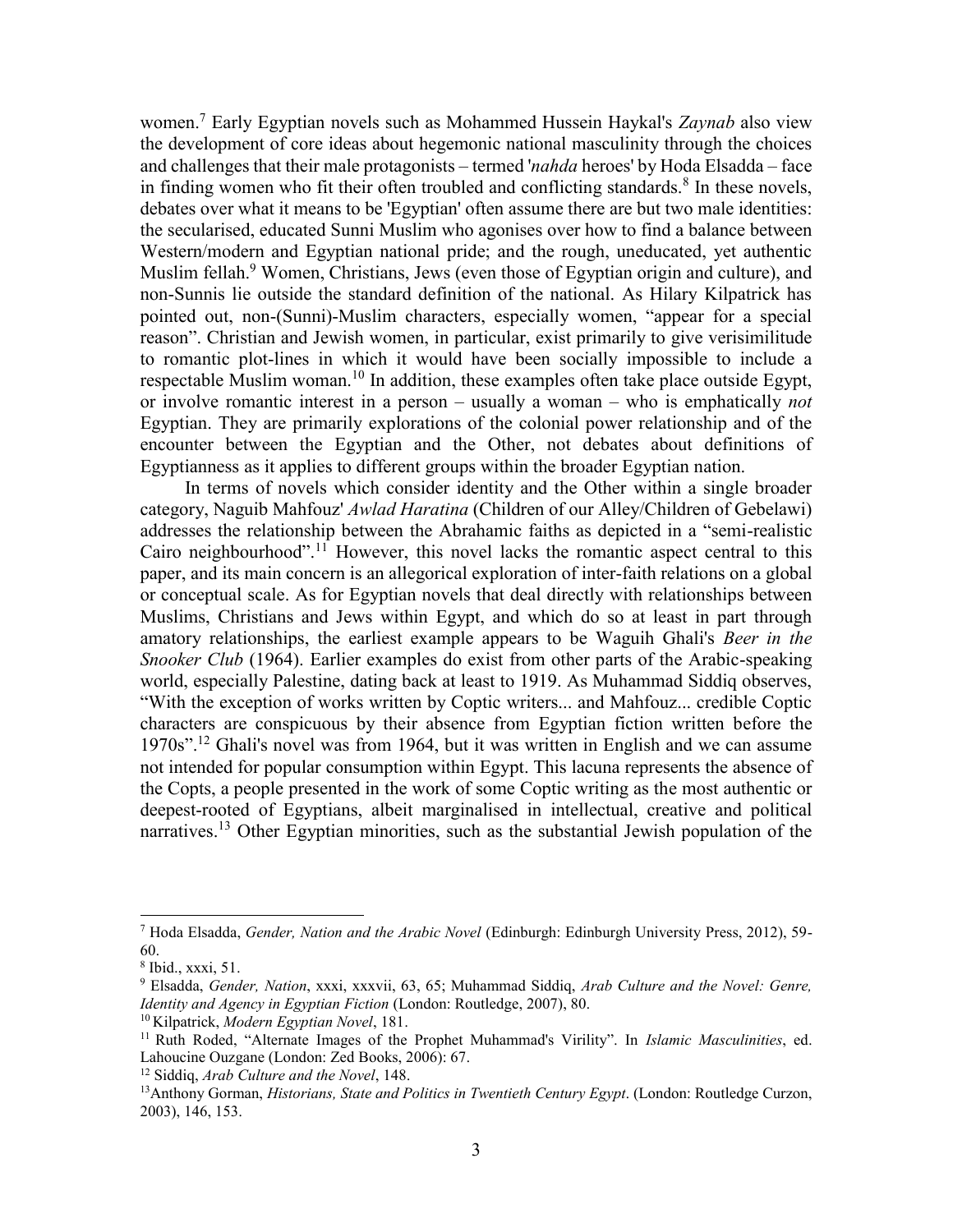pre-*Nakba* era, and the so-called *mutamaṣṣirūn*, <sup>14</sup> have also only appeared regularly and believably in Egyptian novels in the last couple of decades.<sup>15</sup>

The more recent increase in tackling inter-ethnic and inter-religious relations through fiction, including romantic and sexual themes, seems to have been led in the Egyptian case by Fathi Ghanim's *Ahmed wa Daoud* (Ahmed and David) in 1979 (Arabic original) and to have blossomed since the millennium, in Egypt as well as other parts of the Arab world. In addition to the ubiquitous Alaa Al-Aswany (*The Yacoubian Building* and *Chicago*), examples include Ibrahim Farghali's *Ibtisamat al-qiddisin* (Smiles of the Saints, 2004) and Kamal Ruhayyim's *Qulub munhaka: al-muslim al-yahudi* (2004, translated as Diary of a Jewish Muslim, 2014), *Ayyam al-shatat* (Days in the Diaspora, 2008), and *Ahlam al-ʽawda*  (Dreams of Return, 2012), which depict the conflicted identities of Egyptian Jews living in diaspora.

#### **Nostalgia and 'Real' Egyptians: Jews and Copts in** *Saint Theresa*

Bahaa Abdelmegid's two novellas feature a range of intertwined amatory relationships – both consummated and unconsummated – between Muslims, Copts and Jews. In doing so, they present a picture of communal relations in Egypt between the 1960s and today that acknowledges tensions while suggesting the potential for harmony under a flexible, hybridised Egyptian identity. My contention is that Abdelmegid's characters and the plots within which they move use devices of nostalgia, gender, and sexuality to raise possibilities of communal harmony and hybrid identity, and then to critique social forces which foreclose such potential. The novellas also confirm Samira al-Aghacy's contention that more Middle Eastern male writers are "becoming more consciously aware of their gender and of the instability of masculinity".<sup>16</sup> I argue that this provides a significant means for Abdelmegid to explore and challenge narratives of identity. Through a reading which focuses on the Jewish characters in the two novellas, contrasts them with their Coptic neighbours, and explores other notions of insider/outsider in Abdelmegid's characters and settings, I interrogate Abdelmegid's exploration of categories such as *Jew*, *Israeli*, *Egyptian*, and *foreigner*, and his presentation of their relations with those identities he sees as representing the core of Egyptian society. I do not argue that Abdelmegid is attempting a historically accurate portrayal of change in inter-ethnic relations in Egypt, but rather that by locating his stories in a historical setting and over a period of time, he is able to use temporal distance and a sense of nostalgia to posit a past ideal against which to contrast an imperfect present.

*Saint Theresa* is set in the Cairo neighbourhood of that name in the years before and after the *Naksa* of 1967 (the shock defeat of the combined forces of Egypt, Jordan and Syria by the State of Israel, and the occupation by Israel of the West Bank, Gaza, the Golan and Sinai). In this setting, which pays homage to Mahfouz's alley, the story follows the lives of two girls who grow up in the same alley – Budur, from a Coptic family, and

<sup>&</sup>lt;sup>14</sup> Egyptianised foreigners of various European origins resident in Egypt from the nineteenth century onwards, in many cases resented/excluded by Egyptian nationalists. Substantial numbers left or were expelled under Nasser in the 1950s. Gorman, *Historians, State and Politics*, 181, 194.

<sup>15</sup> Siddiq, *Arab Culture and the Novel,* 148.

<sup>16</sup> Samira Aghacy, *Masculine Identity in the Fiction of the Arab East Since 1967*. (Syracuse: Syracuse University Press, 2009), 132.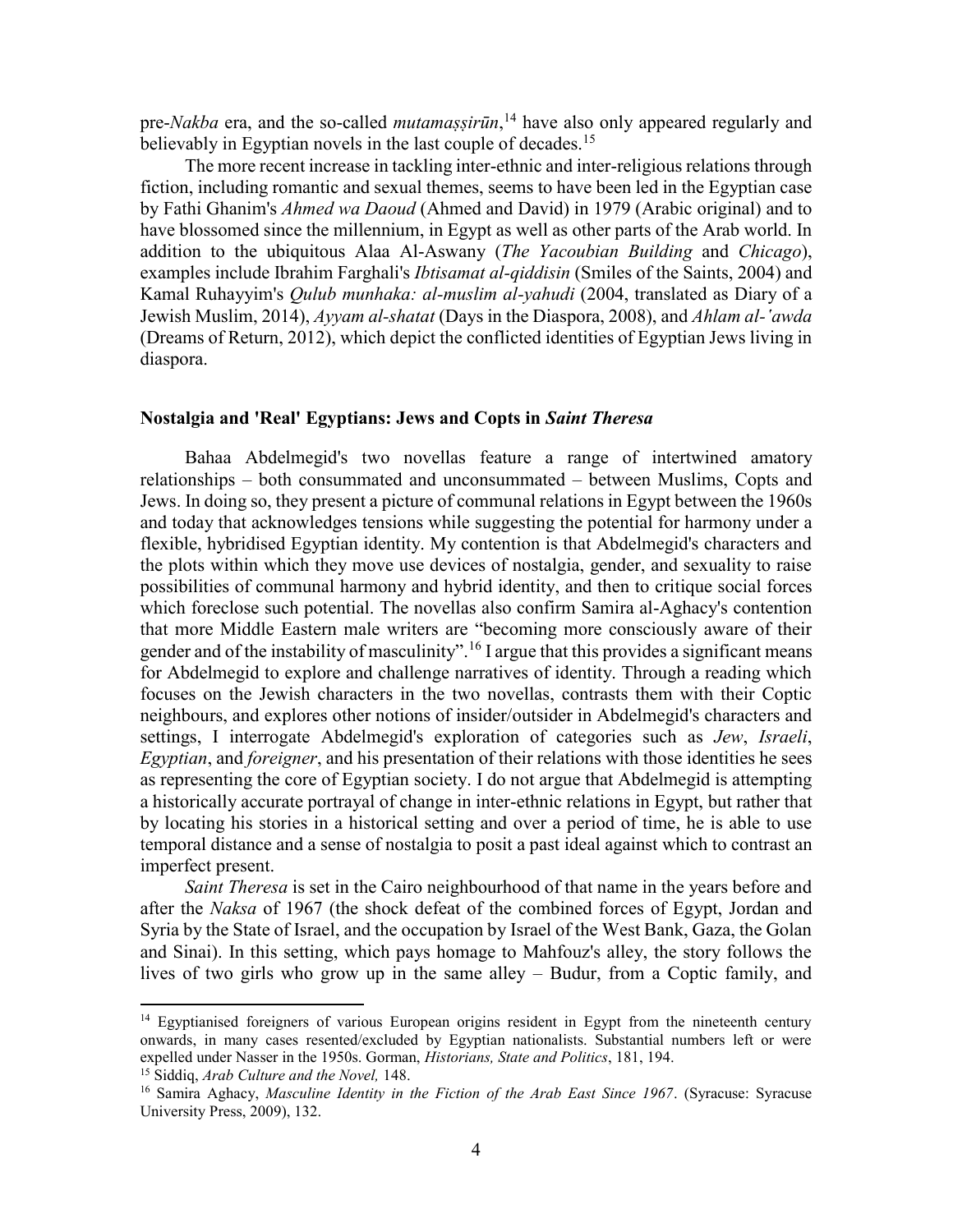Sawsan, from a Muslim background. The novel opens in a series of spaces filled with women where daily activities carried out by women are marked by religious symbols such as crosses, but without the implication that these are means of separation. Indeed, Sawsan mentions visiting the church of St Theresa along with her mother, suggesting that Abdelmegid wants to frame religious identities at this point as flexible and inclusive.<sup>17</sup> In addition, physical relations between the genders – often seen as the site at which borders between identities are most stringently enforced by national and patriarchal norms<sup>18</sup> – seem to be permitted between Copts and Muslims, suggesting that the differences of creed are subsumed beneath a greater category of 'Egyptian'. Sawsan's brother, Said, who is killed in the 1967 war, enjoys a brief kiss with Budur, who remembers his embrace "whenever she hears his name", despite her later marriage to a Coptic man.<sup>19</sup> Despite the trials which both face in life, Sawsan can later say to Budur that "I've known you since I was born, Budur. We're like one person. You're a part of me... and your husband Girgis is like my brother".<sup>20</sup> The baseline, therefore, seems to be that Copts and Muslims are *not* to be defined as separate; they are both fundamentally Egyptian, as expressed in this fictive kinship, drawn from the mixed but harmonious environment of the alley. That commonality is the key identity that defines them, and it is broad and flexible enough to encompass their confessional variety.

Also notable is the fact that, in *Saint Theresa*, this accepting, tolerant, stable form of Egyptian identity lies in the female characters. Although Abdelmegid engages with the images of hegemonic masculinity portrayed by Haykal and al-Hakim, he also challenges them. A stable feminine representation of Egypt and her [sic] values, however mirrors – in a subtly critical way – common ideas about women as the repository of national identities and virtues. As a wide range of scholars, including Caren Kaplan, Inderpal Grewal and Nira Yuval-Davis, have written, such ideas often see female figures of the nation (Marianne in France, Mother Russia, the female peasant of *Nahdat Misr*) portrayed in positive ways, but translate in quotidian settings and for ordinary women into controls on the body, sexuality and public activities in order to maintain nationally-identified virtue.

The main Jewish character in *Saint Theresa*, the clothes merchant Luka, is to some extent given a sympathetic portrayal, but he does remain a somewhat ambiguous figure. On one hand, he is handsome, polite and respectful, as well as being successful in his business. On the other, after an initial introduction simply as a *khawaga* or foreigner, the announcement that he is Jewish comes in quick succession to Sawsan's musings on her brother's death – which she denies has happened, since "we never got his body back".<sup>21</sup> So despite Luka's positive attributes, he is rapidly associated with hostile relations with the State of Israel, and with the instability and unhappiness of uncertainty. This link reappears in Girgis's fury at Luka after he is cuckolded by him; Girgis focuses his rage on Luka's Jewishness and rages that it was Jews who "usurped the land of Palestine and disgraced

<sup>17</sup> Bahaa Abdelmegid. *Saint Theresa and Sleeping with Strangers*, trans. Chip Rossetti (Cairo: AUC Press, 2010), 19.

<sup>18</sup> Eg. Nickie Charles and Helen Hintjens, 'Introduction: Gender, Ethnicity and Cultural Identity – Women's 'Places''. In *Gender, Ethnicity and Political Ideologies*, ed. Nickie Charles and Helen Hintjens (London: Routledge, 1998), 5-6.

<sup>19</sup> Abdelmegid, *Saint Theresa*, 9-10.

 $20$  Ibid.,  $73$ .

<sup>21</sup> Ibid., 14-15.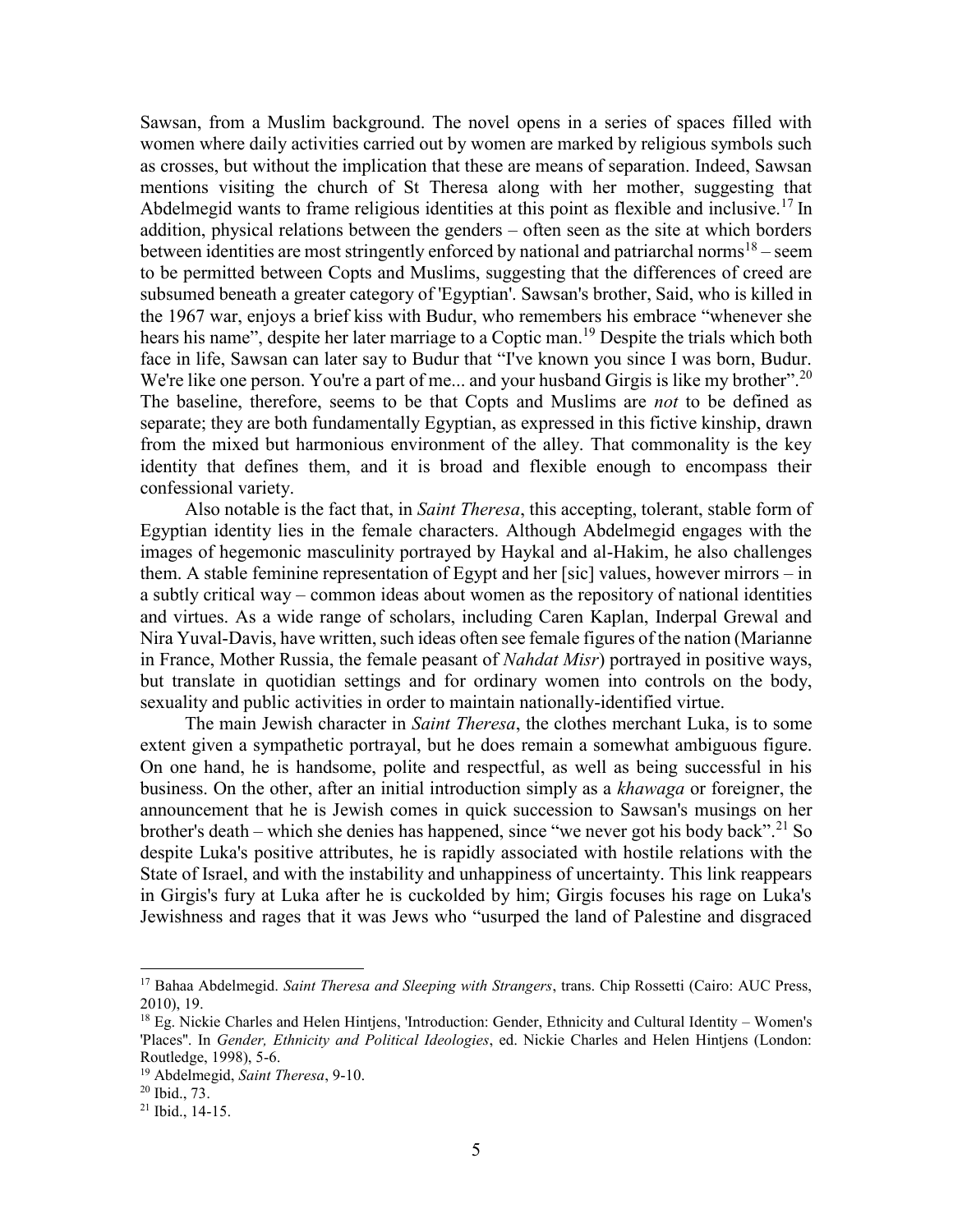the Holy Land". $^{22}$ 

Luka is also confirmed – despite his "fluent" Arabic – as an outsider, someone who immigrated to Cairo from Greece "a long time ago", not a 'native' Egyptian.<sup>23</sup> Prior to 1948 such mobile existences across the Eastern Mediterranean were not unusual and many Egyptian Jews had what would now be termed hybrid identities, drawing on Egyptian, Arab and Jewish referents.<sup>24</sup> But the polarisation and suspicion engendered by pre-1948 Zionist ambitions and acts such as espionage by the post-1948 State of Israel,  $25$  and conflicts between Israel and the Arab states, mean that by the time in which Abdelmegid's novel is set a Jewish figure such as Luka was much less familiar member of society. This identity also posits Luka not as a Cairene Egyptian Jew, deeply rooted in Arabic culture, but as one of the more liminal figures (some of them Jewish) who, although often cited in recent nostalgia literature (see below) as a symbol of a multicultural and cosmopolitan Egypt, were largely dependent for their status on the colonial system and only minimally integrated into ordinary Cairene society.<sup>26</sup> Abdelmegid does not represent the traditional Cairene Jewish community in this novel or the definitely Middle Eastern 'Arab Jew' as described by Ella Shohat and others,  $27$  but given the territorially-based, otherwise flexible definition of nationhood he seems to employ, it seems likely that these Jews *would* fit into his notion of Egyptianness. (The question, of course, remains: why did Abdelmegid not include such a character in his own 'Cairo neighbourhood'?). Luka therefore seems to embody the complexities of Ella Shohat's discussion of hybridity in the post-colonial setting; where she states that: "no matter how hybrid that identity has been before, during, and after colonialism, the retrieval and reinscription of a fragmented past becomes a crucial contemporary site for forging a resistant collective identity."<sup>28</sup> We see in the character of Luka one who comes close to attaining hybridity, but for whom the "brutal ruptures" of colonialism – as imposed both on himself and on the society he almost manages to find a place within – are too strong to overcome.

Luka's romantic past is also used to suggest the question of outside allegiances. Before the novel's events, he had been in love with an Italian Christian woman who refused to marry him because of their differing faiths. This is the true love which he insists later has "hurt him on the inside".<sup>29</sup> It reinforces the idea of the Jew as suffering figure, injured in particular by Christianity, and is contrasted with the affair he starts with Budur, which remains explicitly on the level of physical need and a kind of convenient affection. The situation seems to mirror the claims often made by earlier eras of Egyptian intellectuals that the '*mutamaṣṣirūn*' – Egyptianised foreigners, often middle-class and, like Luka, business-owners – ultimately had allegiances that rested elsewhere and would not remain

<sup>22</sup> Ibid, 78.

<sup>23</sup> Ibid., 15.

<sup>24</sup> Rami Ginat, 'Jewish Identities in the Arab Middle East: The Case of Egypt in Retrospect', *International Journal of Middle Eastern Studies*, 46,3 (August 2014): 594-5.

<sup>25</sup> Joel Beinin, 'Nazis and Spies: Representations of Jewish Espionage and Terrorism in Egypt', *Jewish Social Studies* 2,3 (Spring 1996): 78, 80.

<sup>&</sup>lt;sup>26</sup> Vivian Ibrahim, 'Beyond the Cross and the Crescent: Plural Identities and the Copts in Contemporary Egypt', *Ethnic and Racial Studies*, 2015 38, 14 (2015): 2585.

<sup>27</sup> Ella Shohat, "Dislocated Identities: Reflections of an Arab—Jew," *Movement Research: Performance Journal* 5 (Fall-Winter 1992).

<sup>28</sup> Ella Shohat, "Notes on the 'Post-colonial'". *Social Text* 31/32 (1992), 109.

<sup>29</sup> Abdelmegid, *Saint Theresa*, 26.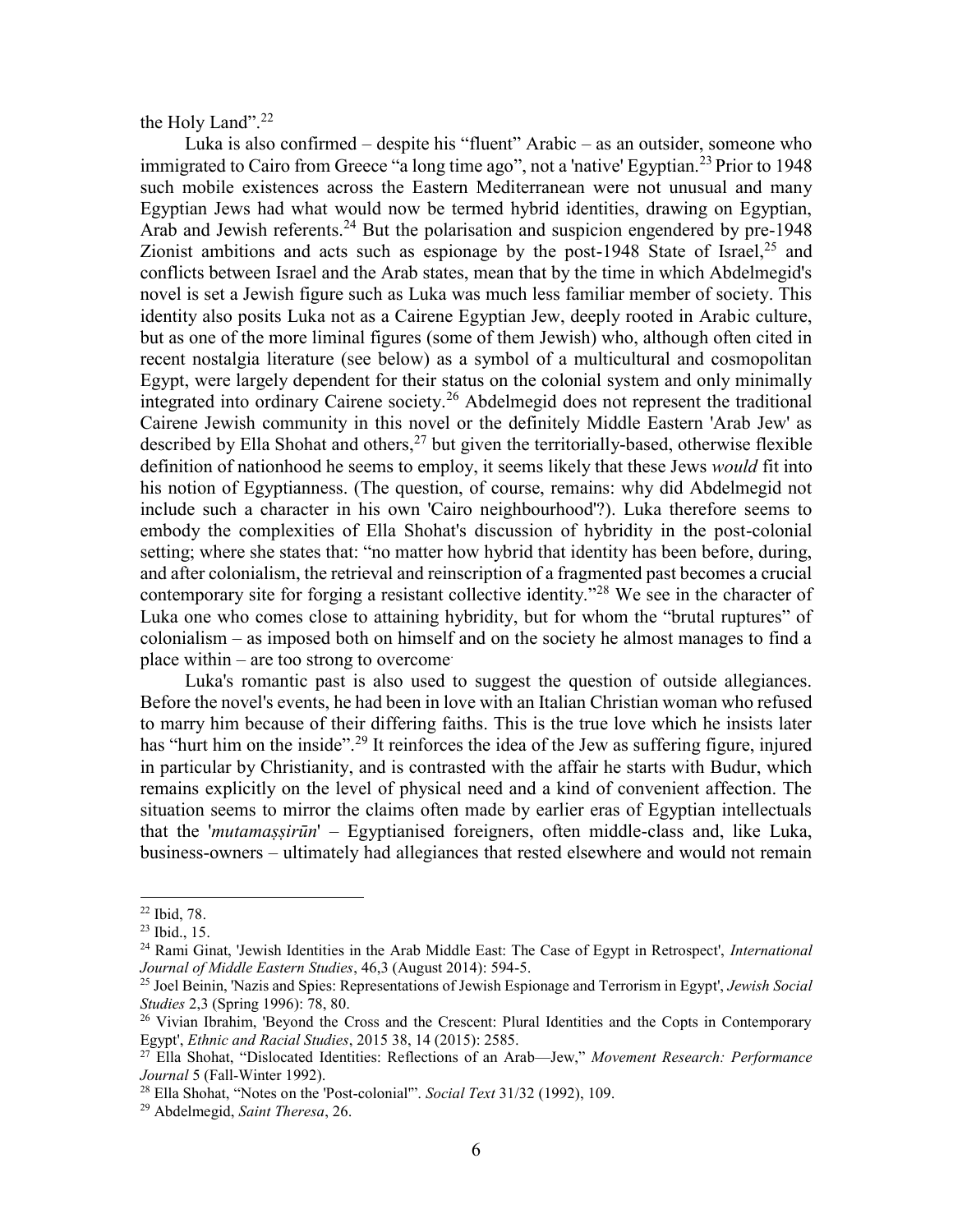loyal to Egypt if their personal interests were put into competition with national ones.<sup>30</sup> One might also see the (Greek-originating) Luka and his Italian beloved as an expression of the failed model of a European-facing Egyptian nation put forward by some early Egyptian nationalists.<sup>31</sup> Christians can be part of the Egyptian mosaic, in this reading, but only *Coptic* Christians can be truly Egyptian, and Luka's outsider status is thus confirmed by his preference for the Italian over the 'indigenous' Budur.

Luka is seen as an ambiguous figure, not entirely 'Egyptian', and disruptive of Egyptian identity, but he is emphatically not coded as Israeli, despite the occasional comparisons and juxtapositions. The threat he poses to the stability of Egyptian life and identity is not an external, geopolitical one. Instead, drawing on political fears about Israeli infiltration and more existential insecurities about the identity/ies of the Egyptian nation and their delineation, it is related to his very closeness – economic, social and sexual – which signals a more potent danger to the internal coherence of Egyptian society. As such, the portrayal of Luka has much in common with postcolonial readings of the complexities of contemporary Jewishness, reflecting on one hand the Jew as a colonised and oppressed figure in the European context, and on the other hand as a coloniser within the modern Middle East.<sup>32</sup> The mirroring of this dynamic in Luka's relationship with Budur is highlighted when she describes how he has told her "Cleopatra loved Egypt, and I love Egypt, too". Cleopatra, a ruler of Egypt from a Greek lineage, caused chaos with her love for the Roman Other Mark Antony. And when Budur responds by asking herself, "what does Egypt have to do with anything: I want to know, does he love me or not?"<sup>33</sup> she highlights the ambiguity of Luka's position vis-a-vis Egypt itself. As the female character who, along with Sawsan, most strongly represents Abdelmegid's 'Egypt', Luka's ambivalence towards her is also an ambivalence towards the nation she symbolises.

The effect of this is most strongly indicated by the results of Luka's entanglement with Budur on Budur's husband, Girgis, who is also Luka's employee – an expression of the colonial power which the *khawaga* has over the authentic Egyptian. Abdelmegid's writing of the character of Girgis mirrors representations of the indigenous Egyptian male found in early twentieth-century Egyptian novels, as analysed by Hoda Elsadda and Muhammad Siddiq.<sup>34</sup> This again suggests that (male) Copts are very much included in Abdelmegid's definition of Egyptianness. Initially portrayed as robust and masculine, with "broad shoulders" and body-hair emerging from his shirt, $35$  he is contrasted with the elegant, almost dandyish Luka. Eventually, however, he is cuckolded by the foreigner and descends into depression, drink and drugs. "The khawaga [Luka] had come between them," observes Sawsan, "and muddied the clear water of their lives".<sup>36</sup> Girgis, initially a character who conforms to hegemonic ideas of masculinity, suffers a kind of double emasculation. In terms of feminist analysis of the meanings of gender and sexuality in national contexts, not only is 'his' Coptic woman involved in sexual encounters with a non-Egyptian, non-

<sup>30</sup> Gorman, *Historians, State and Politics*, 181, 19.

<sup>31</sup> Siddiq, *Arab Culture and Novel*, 29.

<sup>32</sup> Isabelle Hesse, 'From Colonised to Coloniser: Reading the Figure of the Jew in Edgar Hilsenrath's *Der Nazi und der Friseur* and Jurek Becker's *Bronsteins Kinder*', *Postcolonial Text* 9,4 (2014): 2-3.

<sup>33</sup> Abdelmegid, *Saint Theresa*, 26.

<sup>34</sup> Elsadda, *Gender, Nation*, 65; Siddiq, *Arab Culture and the Novel*, 80.

<sup>35</sup> Abdelmegid, *Saint Theresa and Sleeping with Strangers*, 11.

<sup>36</sup> Ibid., 23.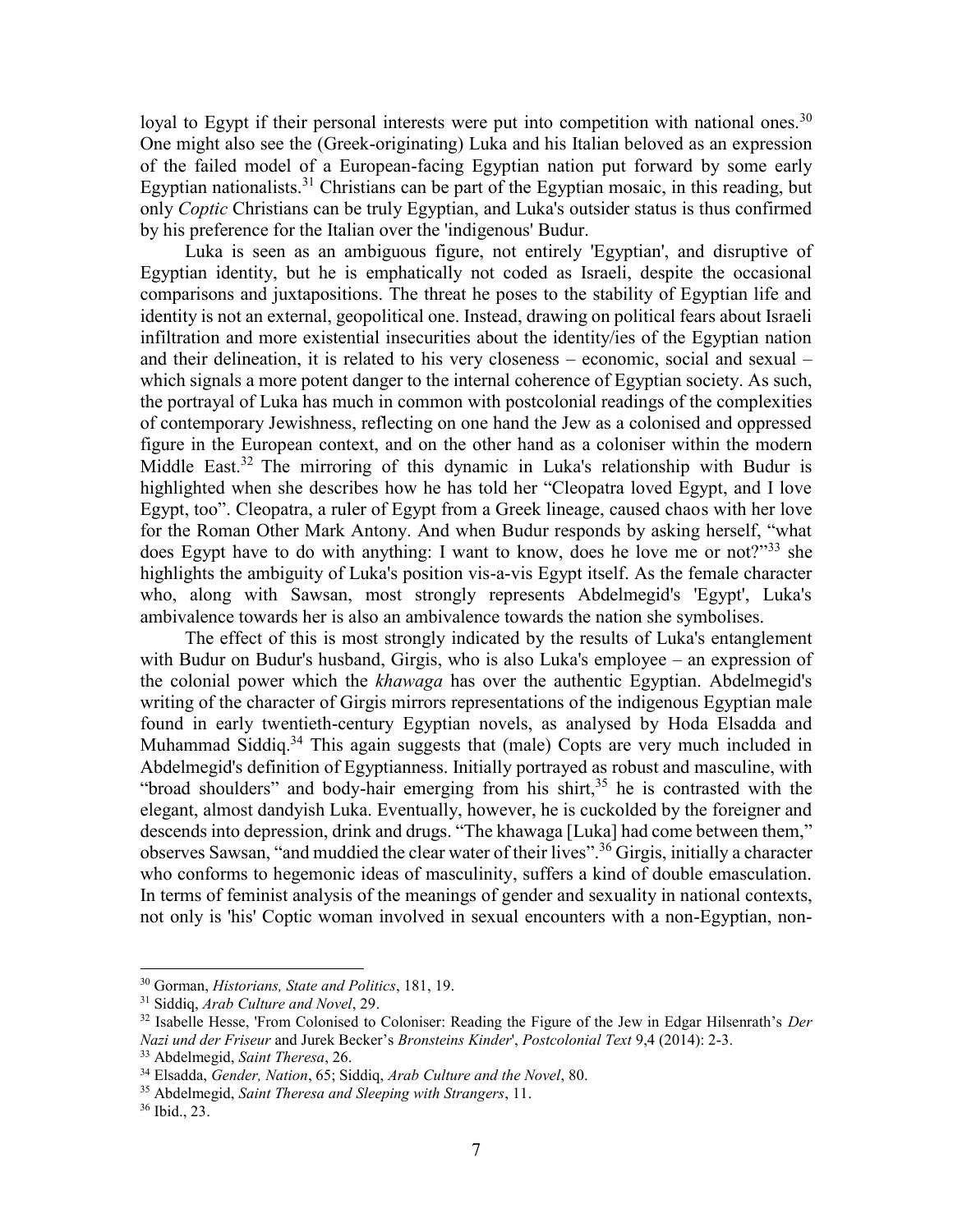Coptic man,<sup>37</sup> but she does so willingly, since he has failed not only to keep 'the Other male away from her, but she has actively chosen this Other over him.<sup>38</sup>

It is also worth considering what it might mean for *Saint Theresa* to be set in the period either side of the 1967 war. The Jewish character is presented as problematic, although not irredeemable, but Coptic-Muslim relations are seen as largely natural and harmonious, the proper state of real Egyptians in contrast to disruptive foreigners. It is, perhaps, telling that the book is set immediately before and during the Sadat era, characterised by the state's ultimately catastrophic tolerance for sectarian, especially Islamist, politics and rise in hostility towards Copts.<sup>39</sup> There is a wistful feel to *Saint Theresa* that coincides with Dennis Walder's idea that nostalgia can be not just a rose-tinted view of the past, but a way for post-colonial writers to use an idealised past to think about or imagine desirable, but currently unattainable, visions of the future.<sup>40</sup> In *Saint Theresa*, Abdelmegid presents us with a potential aspirational image of what Egypt could be, but has to use the language of the past to do so. This writing of Egypt, and particularly its urban centres, also taps into, but to some extent critiques, the growing literature (much of it written by émigrés) celebrating – and to some extent inventing, as Deborah Starr points out – a "lost Egyptian cosmopolitanism".<sup>41</sup> Unlike much of this nostalgia genre, Abdelmegid's Cairo is firmly rooted in its tightly-packed alleyways, not in its elite Europeanised areas or chaotic tourist districts. As such, it presents an image of Egyptian Cairo familiar to its ordinary residents but not reflected in most of this nostalgia literature, especially those examples (the bulk of them) written in languages other than Arabic.<sup>42</sup> Even in this search for nostalgic possibility, though, Abdelmegid does not extend into the pre-Nasser era of Cairo's vibrant Jewish community, but into the more modern reality of Cairene alleys largely stripped of their Jewish residents, with just a "minuscule, diminishing population" remaining. $43$ 

#### **Orientalism and Corruption:** *Sleeping with Strangers*

*Sleeping with Strangers* has a more contemporary setting. In the mid-1990s, having

<sup>&</sup>lt;sup>37</sup> Eg. Charles and Hintjens, 'Introduction: Gender, Ethnicity and Cultural Identity', 5-6, 10-11. Such analyses contend that sexual 'possession' of women of one nation or ethnicity by men of another represents a challenge or attack on the masculinity and ethnic purity of the women's own group; sexual control of women by men serves to demarcate national and ethnic lines. The most widely recognised examples tend to be those of rape in war, in which women's bodies are used by men of the attacking group to show rival men their own weakness. In the most extreme cases, such as Serbian assaults on Bosnian women in the 1990s, women are deliberately impregnated by wartime rape in order not only to reinforce the message that 'their' men have been conquered and control wrested from them, but also to force the women to bear 'mixed' children who bear the genetic heritage of the 'victors'.

<sup>38</sup> Mary Layoun, *Wedded to the Land? Gender, Boundaries and Nationalism in Crisis* (Durham: Duke University Press, 2001), 96, 102.

<sup>39</sup> Gorman, *Historians, State and Politics*, 146-9.

<sup>40</sup> Dennis Walder, *Postcolonial Nostalgias: Writing, Representation and Memory* (London: Routledge, 2011), 12, 72, 78, 112, 167.

<sup>41</sup> Deborah Starr, 'Sensing the City: Representations of Cairo's Harat al-Yahud'. *Prooftexts* 26, 1&2 (Winter/Spring 2006): 138.

 $42$  Ibid., 139.

<sup>43</sup> Shane Minkin, 'Simone's Funeral: Egyptian Lives, Jewish Deaths in Twenty-first-century Cairo'. *Rethinking History: The Journal of Theory and Practice*, 16,1 (March 2012): 73.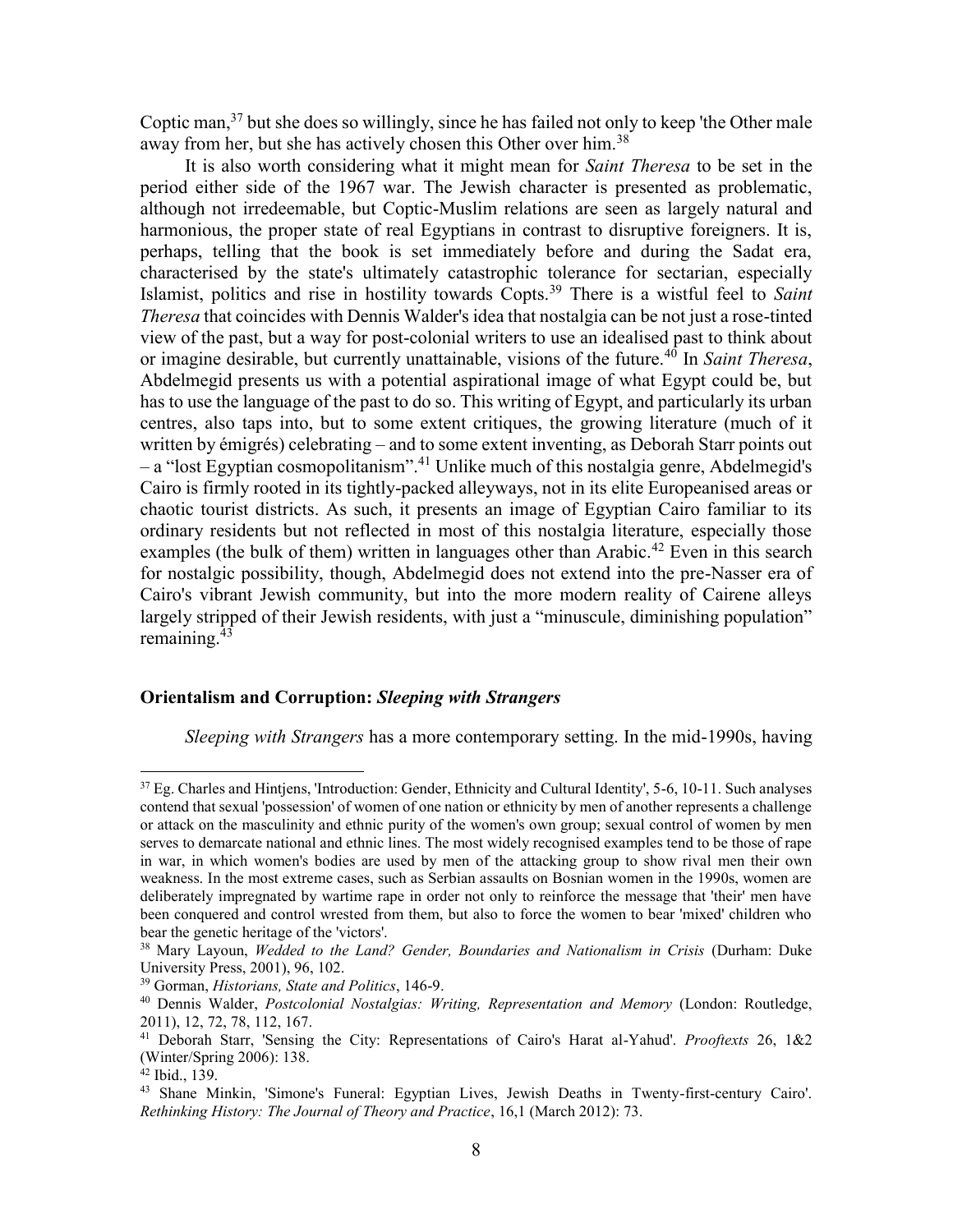studied literature in Vermont for a year, Cairene Nadir visits his cousin Basim in Boston. In an updated *homage* to the early Egyptian semi-autobiographical novels about Egyptian men living and studying abroad and their encounter with the West as symbolised by European women,<sup>44</sup> Basim has had a succession of American girlfriends, often casual, of whom he speaks in terms which constantly refer to cultural misunderstandings and differences.<sup>45</sup> Despite a brief reference to Western science and learning, the USA is primarily depicted as a realm of promiscuity, excessive spending on credit cards, casual drug use and dysfunctional, short-lived sexual relationships.<sup>46</sup>

*Sleeping With Strangers* reprises *Saint Theresa*'s sense of nostalgia towards the fairly recent past. In this instance, it is Nadir and Basim's parents' generation, with its serious interests in religion, literature and politics,  $47$  which contrasts with the increasingly dissolute lifestyles of their offspring. Honour and beauty are represented by brief historical incidents. Some come from within the family, such as a great-grandfather's involvement in Urabi's nationalist uprising,  $48$  whilst others occur outside it, such as a Palestinian doctor in the USA who talks wistfully about his memories of Jerusalem. He is prevented from returning to the "lemon and olive trees" of his homeland and his vocation to treat Intifada victims by his American wife,  $49$  who, like the temptations that have wrecked Basim's life, clearly represents the idea that Arab men turn aside from their duty and honour when they encounter Western women.

On his return to Egypt, Basim falls in love with and gets engaged to a Jewish-Canadian woman. Initially this improves his life – he stops using drugs and gets a job. But Judy's rich parents come to take her back to the West, removing her from what turns out to have been a middle-class Western girl's orientalist dream of toying with a fantasy version of her Jewish history. In Abdelmegid's words, she has been: "searching for the meaning of the East between the legs of an Egyptian man whose semen might grant her the essence of eternal life".<sup>50</sup> Like Luka, Judy is not Israeli and is not, therefore, coded as an obvious threat but, like him, her ultimately destructive influence seems to reveal an underlying anxiety about the figure of the Jew – akin to the semitic Arab, but in whom this affinity can be dangerous as well as desirable. The idea that Judy's ideas of her own Jewishness might be sought in an Arab male refers to this affinity, but also highlights its limitations for the Western Jew who has remained too long away from the East. As in *Saint Theresa*, the impact of the Other – of his overseas experiences and his failed relationship with Judy – destroys the Egyptian male, Basim, with his connections to the regime and his masculine confidence. In some respects, Abdelmegid seems to confirm for the reader Kaplan's questioning of Western readings of ideas of travel and nomadism. Escape and flight, often viewed from a privileged Western perspective as liberating, can mean something very different from a viewpoint which involves political authoritarianism/corruption, economic difficulties and cultural or psychological turmoil.<sup>51</sup> Far from being granted freedom by

<sup>44</sup> Elsadda, *Gender, Nation*, xxi, xxxi, xxxix.

<sup>45</sup> Abdelmegid, *Saint Theresa and Sleeping with Strangers*, 101, 105.

<sup>46</sup> Ibid., 104-111.

<sup>47</sup> Ibid., 115.

<sup>48</sup> Ibid., 129.

<sup>49</sup> Ibid., 128.

<sup>50</sup> Ibid., 134.

<sup>51</sup> Caren Kaplan, *Questions of Travel: Postmodern Discourses of Displacement* (Durham: Duke University Press, 1996), 86-90.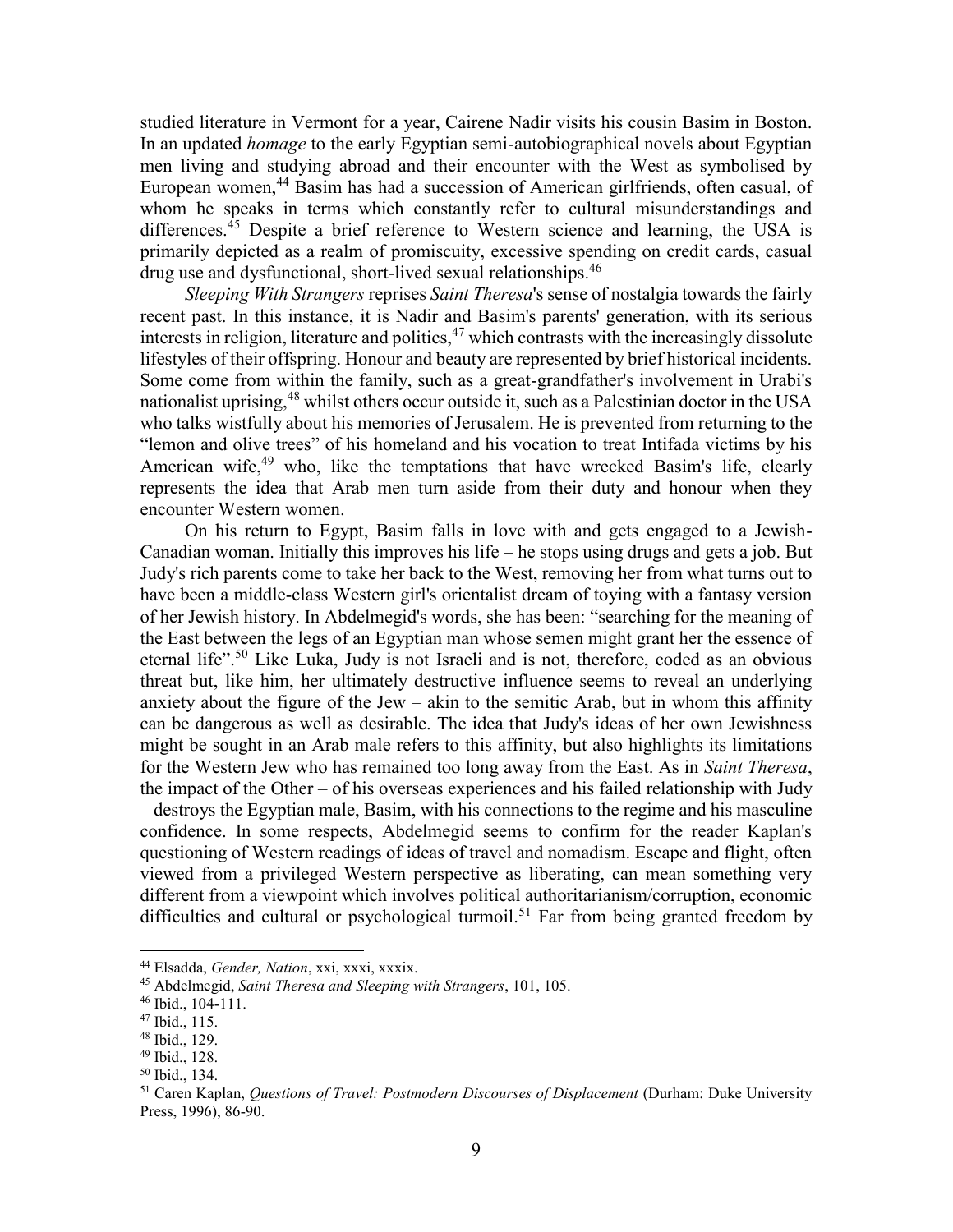travel and exposure to other cultures and identities, Abdelmegid presents Basim's experience of outside – travel and foreigners – as a source of conflict and disruption, not of liberation or happiness.

In *Saint Theresa*, the female experience of Egyptian built heritage – monumental and historical – is that Sawsan and Budur both draw strength and reassurance from monumental buildings, as when Sawsan "walked below the two stone lions that guard the bridge" and is reminded of Said's death (in this setting painted as heroic) in the 1967 war. In contrast, in *Sleeping with Strangers*, Basim sees Egypt's ever-present history as corrupted and stultifying. Its new buildings, such as the National Theatre in Cairo, he describes in demeaning terms, comparing it to the "strip clubs" of New York. The "stone blocks of the pyramids" and the temple at Karnak he experiences as a dead weight, compared to a people "turned to stone" and unable to change or adapt.<sup>52</sup> Having travelled and found love only with foreign women, Abdelmegid's character has moved too far from his home to be able to enjoy the internal flexibility of its hybrid identities. But to the sexual colonialists he desires, he is ironically attractive only as this static stereotype, an orientalised plaything. Like them, he has reduced the Egyptian man to a rigid stereotype within which he is now trapped. The Egyptian woman, in Basim's schema, is meanwhile imbued with all the virtues of the idealised national female, compared, like something from a classical Arabic poem, to a perfect horse – "soft hair flowing down over her back and over her forehead like an Arabian mare, purebred like the Eastern fillies famous for their splendor, beauty and nobility".<sup>53</sup> But, like the stagnated personality he attributes to the Egyptian male, this resplendent, eroticised mother-figure he evokes is also stone-like, unable to offer succour in his miserable state and, like his home nation, incapable of helping him when he is imprisoned abroad.

In response to the challenges of the exterior, Basim follows a similar route to Girgis, drowning his sorrows in drink and drugs, and abusing the young and working-class Egyptian women with whom he has relationships, cheating on them, and forcing them to buy drugs for him and to have pregnancies aborted.<sup>54</sup> In the case of both of his main relationships with foreign women – Judy the Canadian and Lucine, a French girl who has Basim's baby but takes the child to Paris and refuses to return<sup>55</sup> - parental intervention is key to the women's success in leaving Basim. In terms of feminist theories of gendered relations between different national groups, Basim has won with his sexual conquest of these women, but the paternal male Other regains the upper hand, luring them back and leaving Basim emasculated and damaged. We can read the parental influence as that of the fatherland or motherland, the parent-as-nation. The passivity to which Basim is reduced references the stereotypes which shaped (and continue to permeate) many Western depictions of the Orient.<sup>56</sup> But although the apparent victory of the Other over the Egyptian male would seem to suggest that Abdelmegid is using the character of Basim to question this gendered structure, the importance of the parental intervention actually underlines the model of gendered power relations, where generational authority combines with paternal

<sup>52</sup> Abdelmegid, *Saint Theresa and Sleeping with Strangers*, 118.

<sup>53</sup> Ibid., 126.

<sup>54</sup> Ibid*.*, 145.

<sup>55</sup> Ibid., 190-91.

<sup>56</sup> Mounira Charrad, 'Gender in the Middle East: Islam, State, Agency'. *Annual Review of Anthropology* 37 (2011): 430.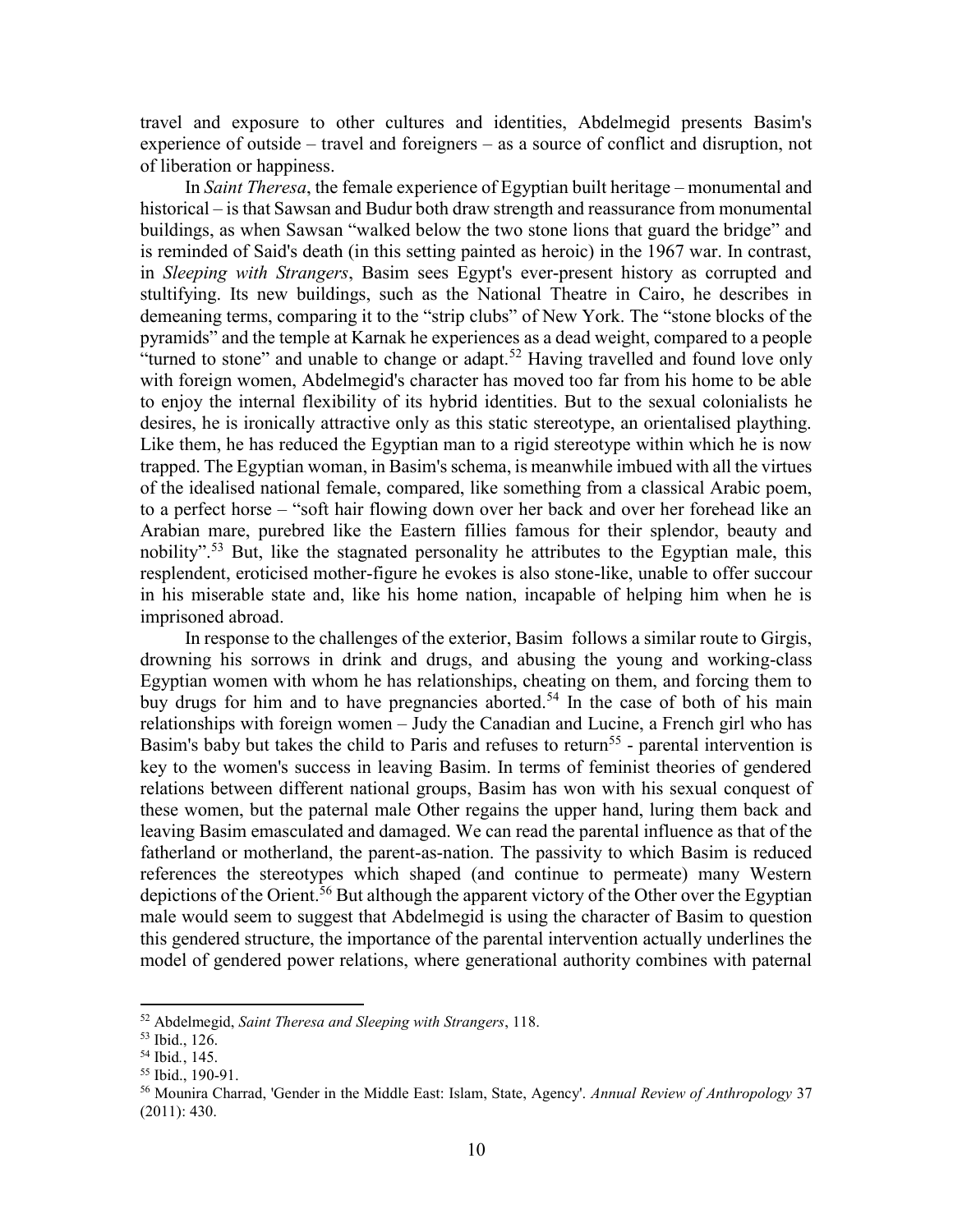power to overcome the younger male.

In one episode Nadir also tries to reassemble Basim's prison diaries but openly admits that he has to fill in the gaps in Basim's memoirs using his imagination.<sup>57</sup> The reader cannot, therefore, tell which parts of the narrative are meant to be true and which are fiction in relation to the central characters. In some sections of the novel Abdelmegid deliberately confuses the narrator's voice and that of Basim, for example in a chapter called "Autobiography" that tells the story of Basim's childhood in the third person.<sup>58</sup> Again, under pressure from the cacophony of outside voices, Basim's identity (and perhaps Nadir's too) becomes blurred and his story is shown as appropriated and alienated from him. It is therefore no surprise that ultimately, Nadir follows Basim's descent into depression and chaos, pursuing a brief affair with one of Basim's former girlfriends and hanging around seedy tourist cafés – central points of the corrupting Other – in the centre of Cairo. Despite her descent alongside Basim into drug use and poverty, one of the few Egyptian girls with whom he has a relationship is also imbued with overtones of authenticity; as a workingclass Cairene, she continues to love him even after he has left her. The spiritual overtones which Abdelmegid gives to the real Egypt through the female characters in *Saint Theresa* is echoed, albeit in a distorted and impoverished way. Nadir discloses that after Basim leaves her, having taken her virginity, his former girlfriend adopts the veil, whilst in another scene he refers to her vagina as the "holy of holies" immediately before leaving her bed, in its childlike pink bedroom, to pray.<sup>59</sup> If she represents a debased version of the female, urban, authentic image as previously embodied by Budur and Sawsan, this scene can be read as Nadir's abandonment of the genuine female holy to engage in his own hypocritical and ineffective act of religiosity. Eventually the desert is held out in Basim's mind as a possible salvation, an authentically Arab space offering spiritual and artistic rebirth,<sup>60</sup> as seen in motifs of the desert environment and lifestyle from both classical and modern Arabic literature.<sup>61</sup> But given the depths of depression and passivity to which he seems to have sunk it seems unlikely that Nadir will follow this course.

#### **Islamism, urbanism and cosmopolitanism**

The only serious romantic encounter engaged in by Sawsan, Budur's friend from their childhood alley in Cairo, illustrates another trend which seems to endanger the tolerant coexistence of their idealised space. Moving from the (partially justified) paranoia of 1960s Egypt over Israeli infiltration to the (equally justified) fear of militant Islamism, Abdelmegid presents in Budur and Sawsan a juxtaposition of what are often seen (at least in retrospect) as the most pressing threats to the Egyptian polity of the Nasser and Sadat eras. Like the figure of Luka, this threat is coded as both internal (apparently from Egypt) and external (underneath an Egyptian veneer foreign and alien) and draped in deceptively familiar garb. Salim, a man Sawsan meets at university, seems to be a left-wing activist, but turns out to be part of a militant Islamist group who preaches that "in revenge there is

<sup>57</sup> Abdelmegid, *Saint Theresa and Sleeping with Strangers*, 119.

<sup>58</sup> Ibid., 151.

<sup>59</sup> Ibid., 178.

<sup>60</sup> Ibid., 193.

<sup>61</sup> See eg. Andras Hamori, *On the art of Medieval Arabic Literature*. (Princeton: Princeton University Press, 1974/2015), 4, 22.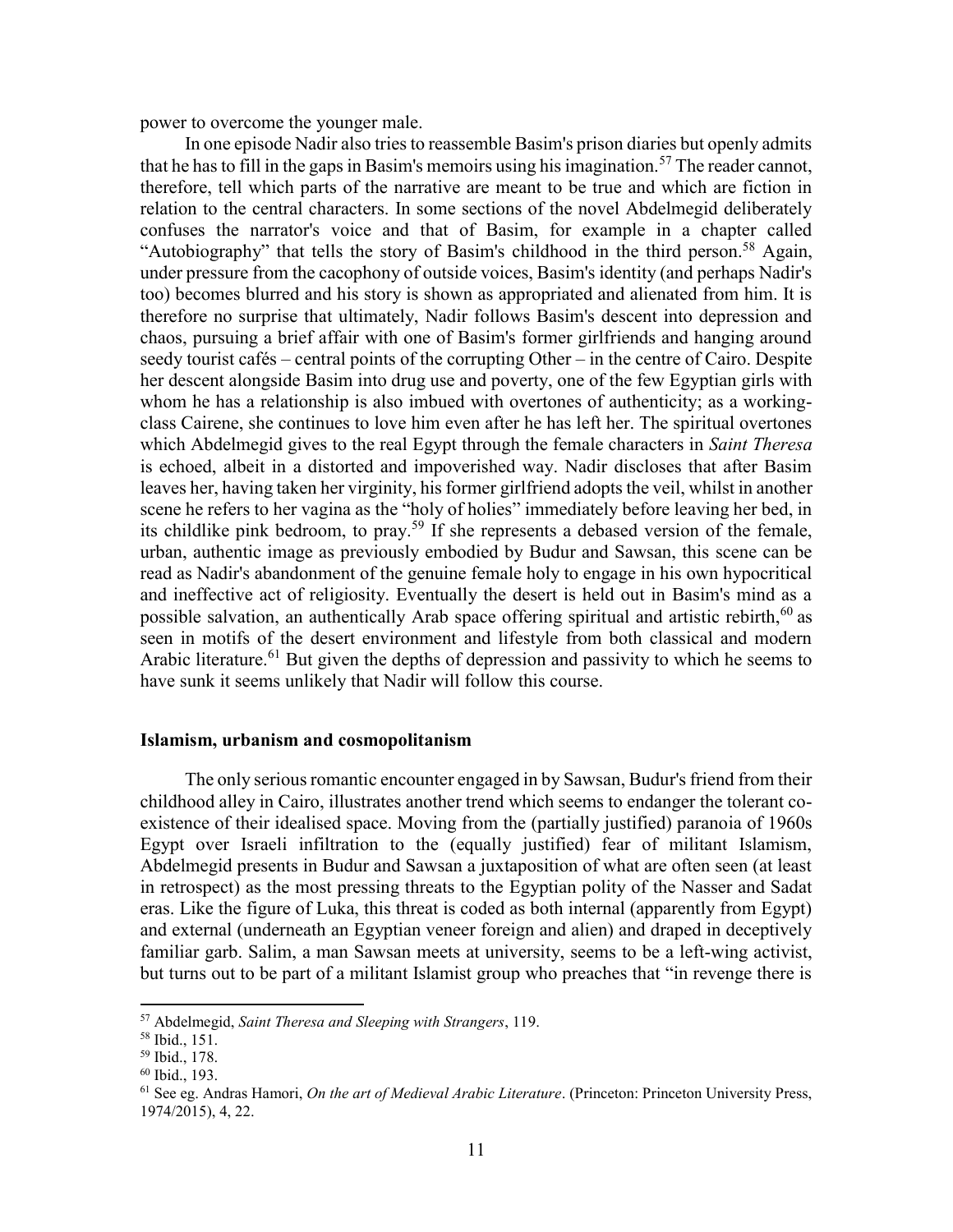life".<sup>62</sup> The scenario reflects the historical fact of the rise of Islamic militancy in Egypt during the Sadat era; the slogan which Salim uses to Sawsan is said to have been used in recent contexts by various militant Islamist groups, and Sadat's assassination is mentioned later in the novella. Like Luka and Budur's affair, which takes place far away in Alexandria, Sawsan's discovery of Salim's true opinions happens in an isolated house, in a setting of dream-like descriptions and unreality, surrounded by darkness where men cannot be properly seen and the women are hidden behind niqabs.<sup>63</sup> Sawsan is ordered to sit in a separate room, symbolising Salim's separation from the stable, tolerant feminine she and Budur represent.<sup>64</sup> In a brief incident which mirrors Abdelmegid's disapproval of rigid, exclusive religious categories in this Islamist setting, we also witness Girgis, in the depths of his destroyed life, having a Christian cross tattooed on his wrist "with a rusty needle".<sup>65</sup> Faith (even the faith of the authentic Egyptian Copt) can be a positive force in this schema, but only when it is personal, flexible, and unostentatious.

It is also notable that the Islamists' house is in a rural environment. The countryside and peasant purity have, as Selim discussed, been used as symbols of the integrity and continuity of Egyptian identity. Later novels however, tackling the social and political changes of the Sadat era onwards, used these images to explore the disruptions and complexities of Egyptian society.<sup>66</sup> Abdelmegid seems to locate himself in this latter tradition; his countryside, rather than being the site of the authentic Egypt, is actually a place from which the harmonious diversity to be found in its cities is threatened. As Joel Gordon has noted, despite the passage of time, "acute wounds" remain "within an intelligentsia that still cannot... discuss [Sadat's] career or legacy in measured terms".<sup>67</sup> Against such a background, Abdelmegid's presentation of the pitfalls of openness to strangers – be they decadent Westerners or Islamists, also framed as 'foreign' in ideas if not nationality – seems to imply a critique of Sadat's policies of political and economic opening or *infitah.* In terms of his presentation of the city, Abdelmegid also follows a longer trend in Egyptian literature, in which the focus shifted in the second half of the twentieth century from the rural idyll or symbolic desert to the city. More precisely though, as Ostle has argued, there are two cities in play: the aged medina – traditional, authentic and virtuous and the new city riven with vice and corruption.<sup>68</sup> The calm dignity of Sawsan and Budur in their medina alley is juxtaposed not only with the countryside, with its sinister militants, but also with the chaotic uprootedness of the new city in which the moral and psychological decline of Bashir and Nadir takes place.

This sense that the real Egypt is embodied by its vibrant, diverse cities is expressed in an episode in which Sawsan experiences an almost transcendental sense of belonging and connection, drawing together statues of the ancient Egyptian Pharaoh Ramses II, the tomb of a Muslim saint, and the everyday journey on a microbus through her home city. The various symbols of key phases in Egyptian history – the Pharaonic (often identified

<sup>62</sup> Abdelmegid, *Saint Theresa and Sleeping with Strangers*, 53.

<sup>63</sup> Ibid., 50-53.

 $64$  Ibid., 51.

<sup>65</sup> Ibid., 83.

<sup>66</sup> Samah Selim 11-12, 16-17, 21.

 $67$  Joel Gordon, 'Days of Anxiety/Days of Sadat: Impersonating Egypt's Flawed Hero on the Egyptian Screen', *Journal of Film & Video* 54, 2-3 (Summer/Fall 2002): 27.

<sup>68</sup> R.C. Ostle, "The city in modern Arabic literature". *Bulletin of the School of Oriental and African Studies* 49,1 (February 1986), 200-201.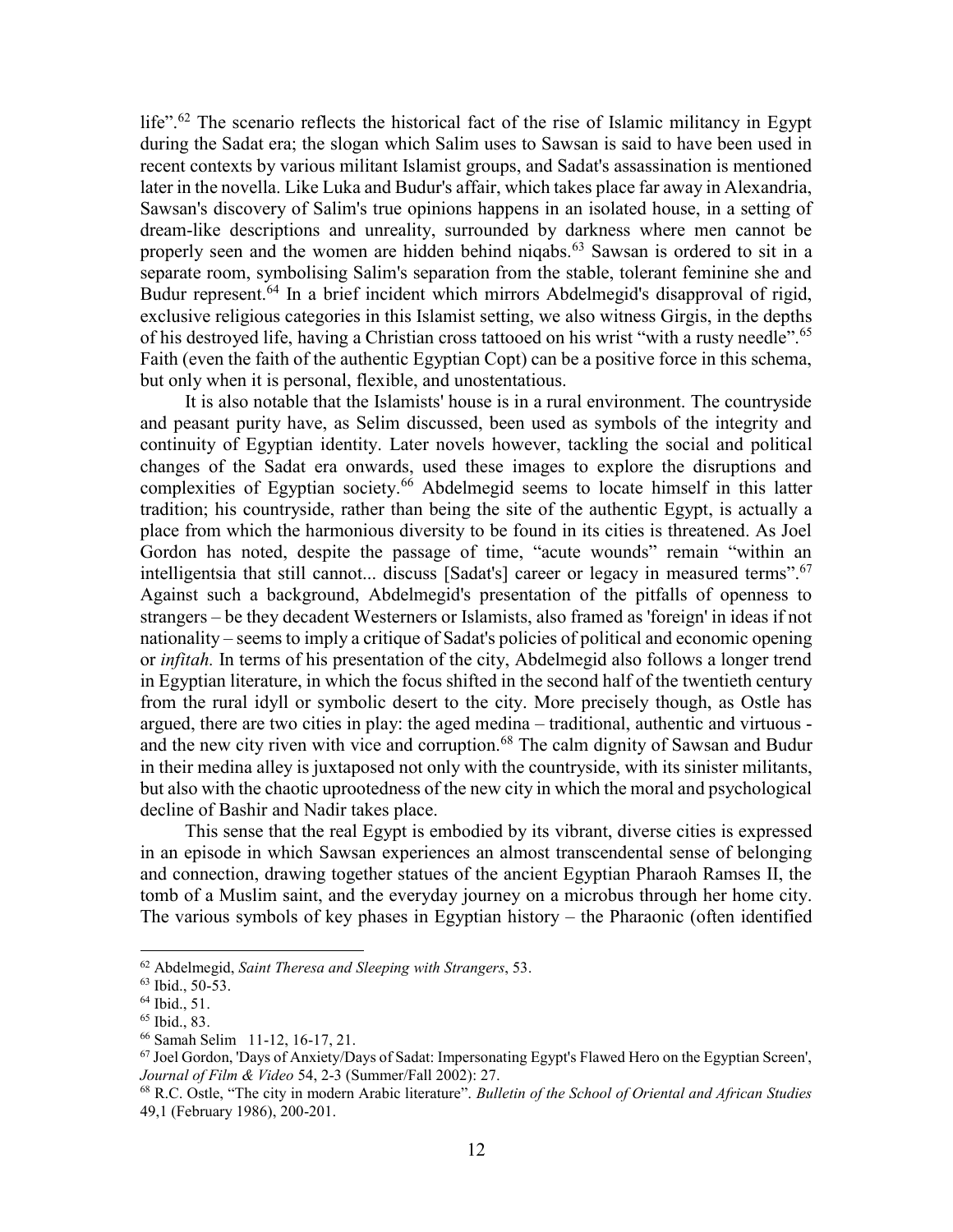with the Copts) and the Islamic – are thus combined with the quotidian to create an image of a coherent, secure and deeply satisfying whole.<sup>69</sup> In the closing passages of the novella, it is Budur and Sawsan's returns to their old neighbourhood and the square outside the church of Saint Theresa that seems to offer some kind of resolution for their troubled personal lives.<sup>70</sup>

#### **Conclusion**

Reading Abdelmegid's two books through the lens of ideas about gender, national or ethnic relations and hybridity reaffirms the ways in which literary depictions can explore the complexities of consensual multi-ethnic sexual relations. The figures of Girgis and Nadir reinforce an idea of Egyptian masculinity threatened with emasculation by the Other. But the nature of this Other changes between the two novels. In *Saint Theresa*, the threat is ambiguous in nature, not entirely outside and – whether in the figure of the Jew or the Islamist – partially disguised. Reflecting an Egyptian society in flux, with massive internal migration, economic change and increasingly in touch with people from all parts of the globe, the more contemporary setting of *Sleeping with Strangers* instead finds the disruptions to Egyptian society coming from the outside, from the danger of letting the foreigner too far in, economically or culturally.

Reading the two novels together also highlights the fragility of the idealised Egyptian male; in the end, the most stable site of the values with which Abdelmegid wishes to imbue Egyptian society – resilience, tolerance and wisdom – lies in the female characters of Budur and Sawsan. Unlike the men, they weather the temptations and corruptions of outsiders – be they wealthy Jewish lovers or ideological Islamists. In some senses this reinforces a familiar trope of the stability of national identity lying in its women and the domestic sphere. But unusually, the image with which Abdelmegid presents this gendered symbolism is one of internal diversity, emphasising the limited hybridity he chooses to celebrate. The nature of the romantic relationships themselves also suggests a difference between how the figures of the Jew and the Islamist must be viewed via-a-vis Egyptian society. Sawsan's relationship with Salim is brief and unsatisfying, and the militant Islamist is coded as profoundly alien to Abdelmegid's tolerant, cosmopolitan Egypt. The Jewish figures are, however, more problematic; Luka and Judy are *almost* positive characters, they *almost* incorporate themselves into Egyptian life and find a role within its diversity. In the romantic hopes held out by Budur and Basim in their relationships with Jewish characters, there is a yearning for a longer-lost closeness, a possibility that has existed, but that has been eroded by past events and anxieties about infiltration and outside loyalties. From the perspectives of the two Jewish characters, there is a suggestion that Cairo and its people are their true home from which they have been detached. Judy's search for this – albeit in the form of what turns out to be merely a cynical holiday romance – is articulated clearly. For Luka, too, despite his eventual rejection of Budur and thus of his fragile claim to hybridity, there is a sense that this is the most real any of his *amours* have been, much more so than his unrequited passions for European women, and that in leaving Budur he has lost his opportunity to reunite with the authentic Easternness of his Jewish self.

<sup>69</sup> Abdelmegid, *Saint Theresa and Sleeping with Strangers*, 64.

<sup>70</sup> Ibid., 95.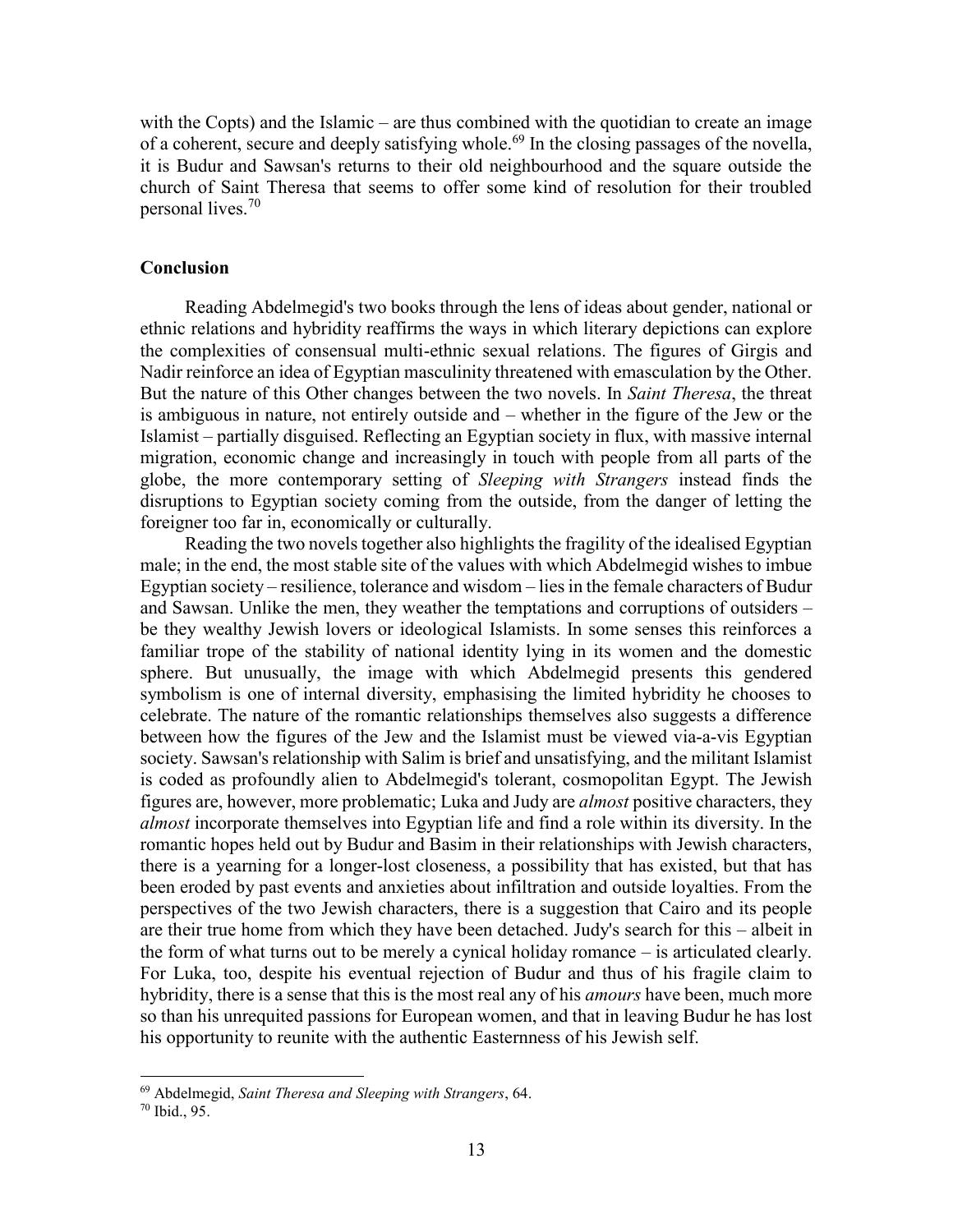In articulating this network of relationships and the identities they symbolise, Abdelmegid continues the formulation of those novels of the first half of the twentieth century that helped to set out the nature of Egyptianness and its relationship to the Other. But his Egyptian masculine is a more fragile affair, under threat from both a dissolute West and an extremist and inauthentic Islam. Seemingly as hegemonic and powerful as it was in its earlier incarnations, it is actually brittle under stress. Abdelmegid articulates a modern warning both to this frail masculinity and to the more stable and worldly-wise feminine about the dangers of an undisciplined relationship – whether with the temptations of Western culture or simplistic religious fundamentalism, both of which stray away from the real Egypt. To follow the apparent liberation of the Western lifestyle or the easy answers of the political Islamist threatens the truer, more viable freedom to be found within the confines of authentic Egyptian society. As such, Abdelmegid suggests a critique of the extremes of discourses of hybridity and nomadism, as well as of individualism and fundamentalism. Whilst many of the characters in both novels seek to capitalise on their mixed identities, venturing outside the safety of the alley in search of romance, pleasure and excitement, the results are invariably painful and destructive. The alley of the Cairene medina, with its mixture of Muslims, Copts and – once upon a time – Jews, is the site of a limited but fulfilling diversity ultimately of greater value than the unreliable attractions of unfettered neoliberal individuality.

#### **References**

Abdelmegid, Bahaa, *Saint Theresa and Sleeping with Strangers,* trans. Chip Rossetti. Cairo: American University of Cairo Press, 2010.

Aghacy, Samira, *Masculine Identity in the Fiction of the Arab East Since 1967*. Syracuse: Syracuse University Press, 2009.

Beinin, Joel, "Nazis and Spies: Representations of Jewish Espionage and Terrorism in Egypt". *Jewish Social Studies* 2,3 (Spring 1996), 54-84.

Charles, Nickie Charles and Helen Hintjens, "Introduction: Gender, Ethnicity and Cultural Identity – Women's 'Places'". In *Gender, Ethnicity and Political Ideologies*, ed. Nickie Charles and Helen Hintjens (London: Routledge, 1998), 1-26.

Charrad, Mounira, 'Gender in the Middle East: Islam, State, Agency'. *Annual Review of Anthropology* 37 (2011), 417-37.

Elsadda, Hoda, *Gender, Nation and the Arabic Novel: Egypt 1892-2008*. Edinburgh University Press 2012.

Farha, Mark, "Searching for Sectarianism in the Arab Spring: Colonial Conspiracy or Indigenous Instinct?". *Muslim World*, 106, 1 (January 2016), 8-60.

Ginat, Rami, "Jewish Identities in the Arab Middle East: The Case of Egypt in Retrospect". *International Journal of Middle Eastern Studies* 46.3 (Roundtable on Jewish Identities in the Middle East, 1876–1956), (August 2014), 593-596.

Gordon, Joel, "Days of Anxiety/Days of Sadat: Impersonating Egypt's Flawed Hero on the Egyptian Screen". *Journal of Film & Video* 54, 2-3 (Summer/Fall 2002), 27-42.

Gorman, Anthony, *Historians, State and Politics in Twentieth Century Egypt*. London: Routledge Curzon, 2003.

Hamori, Andras, *On the art of Medieval Arabic Literature*. Princeton: Princeton University Press, 1974/2015.